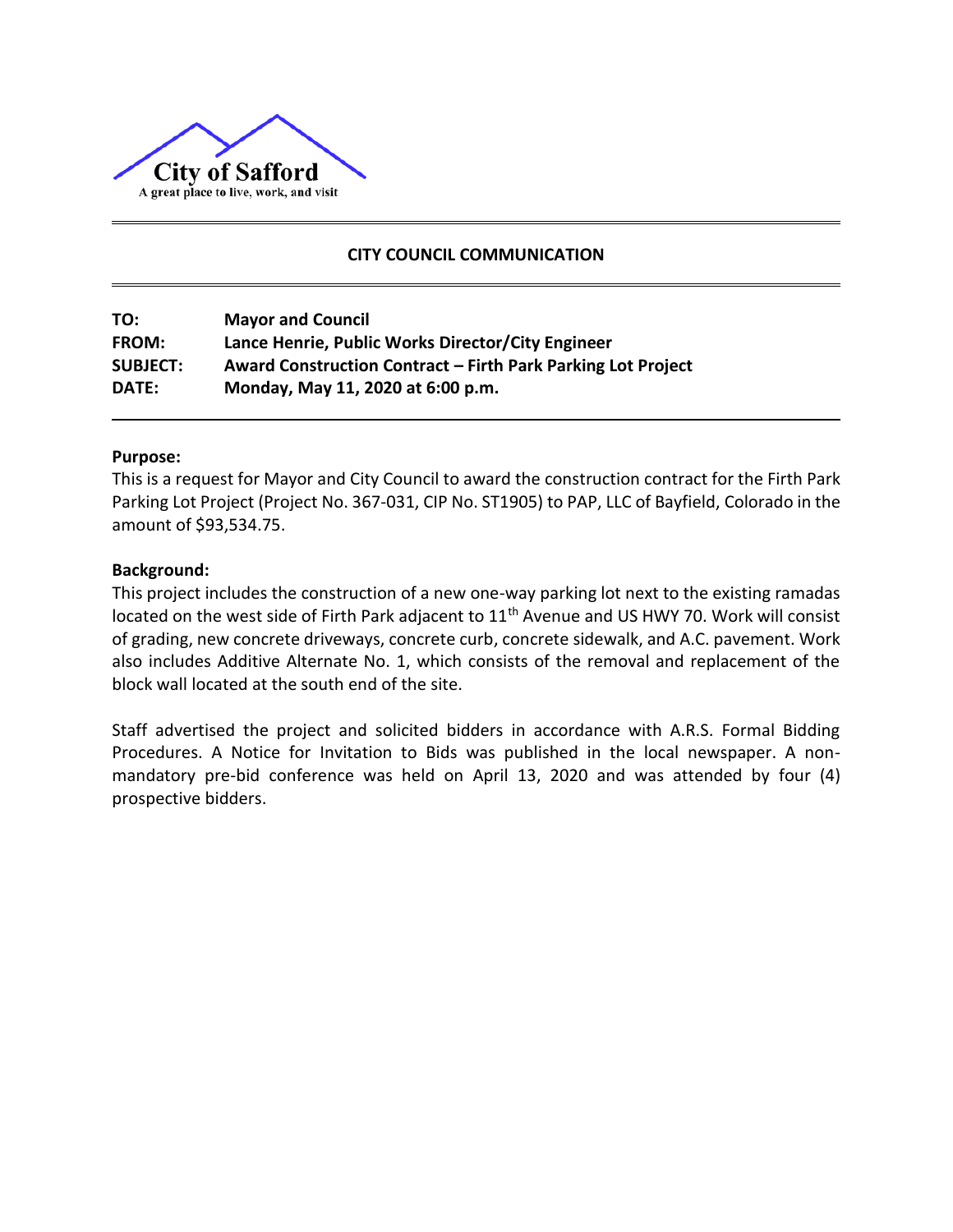On April 29, 2020, the City Clerk received six (6) bids that were publicly read with the following results:

|                                                            |                 | <b>Additive</b>        | <b>Total Bid</b> |
|------------------------------------------------------------|-----------------|------------------------|------------------|
| <b>Bidder</b>                                              | <b>Base Bid</b> | <b>Alternate No. 1</b> | <b>Amount</b>    |
| <b>Sunland Asphalt</b>                                     | \$138,517.14    | \$48,197.88            | \$186,715.02     |
| PAP, LLC                                                   | \$78,629.75     | \$14,905.00            | \$93,534.75      |
| Doege Development, LLC                                     | \$186,377.00    | \$46,503.00            | \$232,880.00     |
| HT4                                                        | \$84,500.00     | \$24,949.75            | \$109,449.75     |
| <b>CKC Construction</b><br><b>Accelerated Construction</b> | \$109,495.00    | \$12,175.00            | \$121,670.00     |
| & Excavating                                               | \$115,123.00    | \$37,360.00            | \$152,483.00     |
| <b>Engineers Estimate</b>                                  | \$72,365.00     | \$17,220.00            | \$89,585.00      |

## **Analysis and Recommendation:**

Staff has reviewed the bid documents for completeness and accuracy. Staff has found that PAP, LLC is the lowest responsive bidder and is qualified to complete the work, as specified for this project.

Therefore, the total contract award for PAP, LLC is recommended as:

## **Construction Contract \$93,534.75**

Work is anticipated to begin in May 2020 and is expected to be substantially complete in June 2020.

| Item                         | Cost         |
|------------------------------|--------------|
| 2020 Capital Budget:         | \$100,000.00 |
| <b>Construction Contract</b> | 93,534.75    |
| <b>Budget Balance</b>        | 6,465.25     |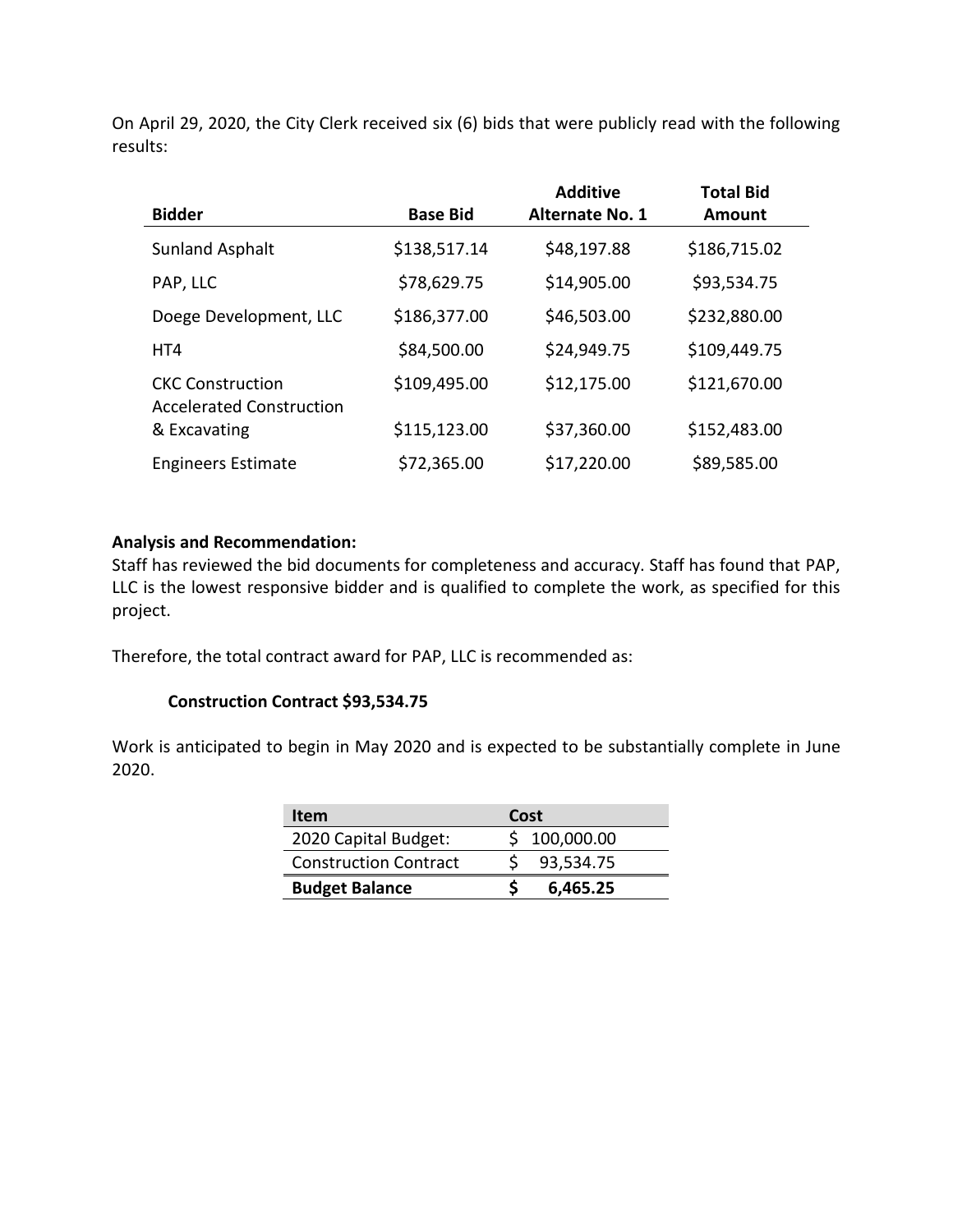|                                                      |                     |                            |                     |             |                                                                                        |   |     | <b>BID ANALYSIS</b> |                  |                                                              |                                                          |  |    |            |  |  |
|------------------------------------------------------|---------------------|----------------------------|---------------------|-------------|----------------------------------------------------------------------------------------|---|-----|---------------------|------------------|--------------------------------------------------------------|----------------------------------------------------------|--|----|------------|--|--|
| <b>Bid Opening Date:</b><br><b>Bid Opening Time:</b> |                     |                            |                     |             | 04/29/20<br>2:00 PM                                                                    |   |     |                     |                  | Project No.: 367-031<br>Project Name: Firth Park Parking Lot |                                                          |  |    |            |  |  |
| <b>Bid Opening Location:</b>                         |                     | City Hall - Clerk's Office |                     |             |                                                                                        |   |     |                     |                  |                                                              | <b>Construction Budget:</b><br>Engineer: City of Safford |  |    |            |  |  |
| Bidder                                               | Addenda<br>Received | Subs<br>Listed             | License<br>Verified | Bid<br>Bond | Non<br>Alternate<br>Collusio<br>Qual<br><b>Base Bid</b><br>Stmt<br>No. 2<br>No. 1<br>n |   |     | No. 3               | <b>Bid Total</b> |                                                              |                                                          |  |    |            |  |  |
| Sunland Asphalt                                      | X                   | X                          | X                   | X           | X                                                                                      | X | \$. | 138,517.14          | \$               | 48,197.88                                                    |                                                          |  | \$ | 186,715.02 |  |  |
| PAP, LLC                                             | X                   | X                          | X                   | X           | X                                                                                      | X | \$. | 78,629.75           | \$               | 14,905.00                                                    |                                                          |  | \$ | 93,534.75  |  |  |
| Doege Development, LLC                               | X                   | X                          | X                   | х           | X                                                                                      | X | \$  | 186,377.00          | Ŝ.               | 46,503.00                                                    |                                                          |  | Ś  | 232,880.00 |  |  |
| HT4                                                  | Χ                   | X                          | X                   | X           | X                                                                                      | X | \$. | 84,500.00           | \$               | 24,949.75                                                    |                                                          |  | \$ | 109,449.75 |  |  |
| <b>CKC Construction</b>                              | X                   | X                          |                     | X           |                                                                                        | X | \$  | 109,495.00          | \$               | 12,175.00                                                    |                                                          |  | \$ | 121,670.00 |  |  |
| <b>Accelerated Construction &amp;</b><br>Excavating  | X                   | X                          | X                   | X           | X                                                                                      | X | \$  | 115,123.00          | Ŝ.               | 37,360.00                                                    |                                                          |  | Ś  | 152,483.00 |  |  |
|                                                      |                     |                            |                     |             |                                                                                        |   |     |                     |                  |                                                              |                                                          |  |    |            |  |  |
|                                                      | Scono of Altornator |                            |                     |             |                                                                                        |   |     |                     |                  |                                                              |                                                          |  |    |            |  |  |

#### Scope of Alternates

Alternate No. 1: Removal and replacement of block wall located at south end of the site.

Alternate No. 2:

Alternate No. 3: